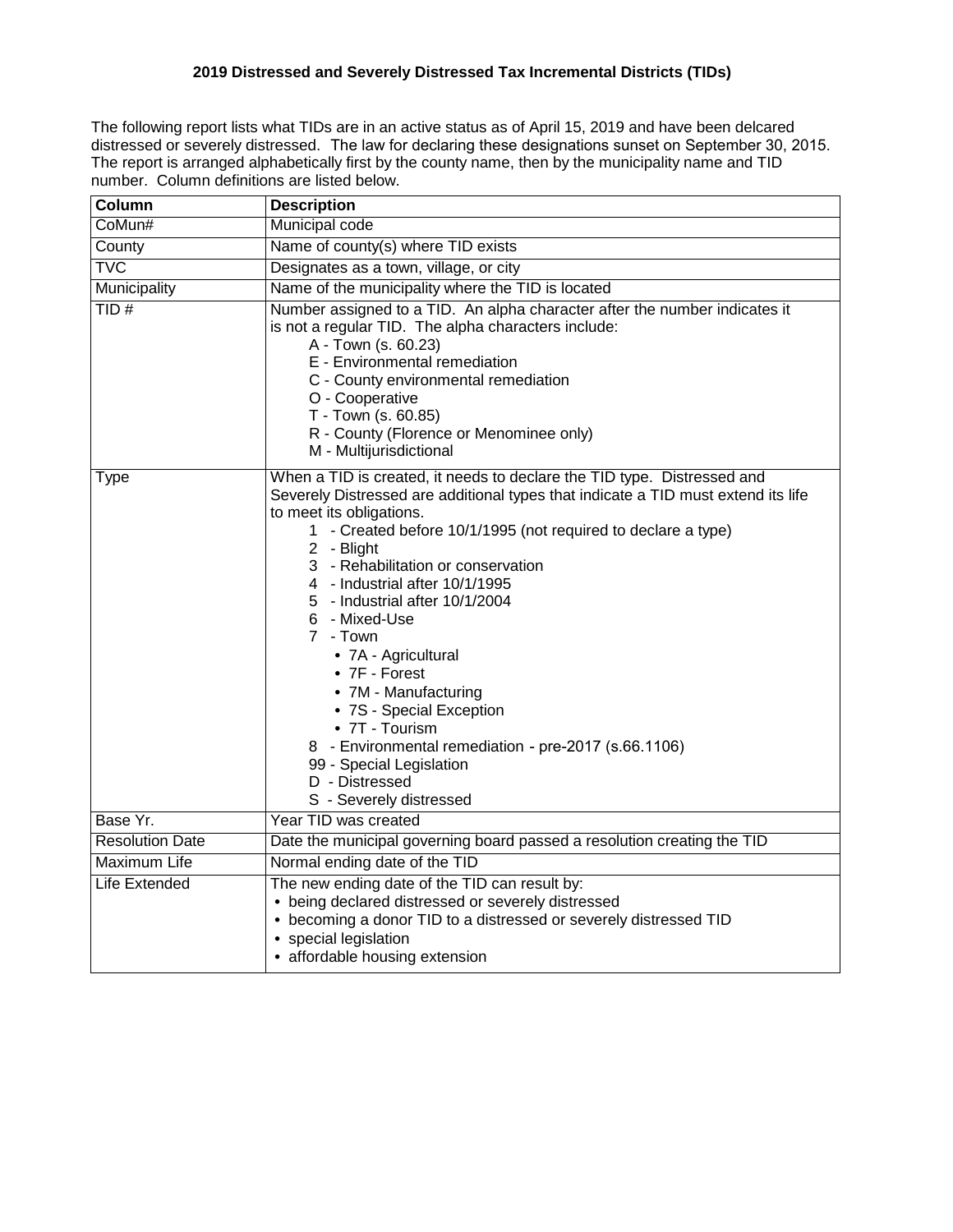## **Distressed and Severely Distressed Tax Incremental Districts** TID106WI DATE: 04/15/2019 **April 2019**

| CoMun # | <b>County</b>     | <b>TVC</b>        | <b>Municipality</b>    | TID# | <b>Type</b> | Base Yr. | <b>Resolution Date</b> | <b>Maximum Life</b> | <b>Life Extended</b> |
|---------|-------------------|-------------------|------------------------|------|-------------|----------|------------------------|---------------------|----------------------|
| 01291   | <b>ADAMS</b>      | <b>CITY OF</b>    | <b>WISCONSIN DELLS</b> | 003  | 3S          | 2005     | 05/17/2005             | 05/17/2032          | 05/17/2045           |
| 02201   | <b>ASHLAND</b>    | <b>CITY OF</b>    | <b>ASHLAND</b>         | 009  | 6D          | 2006     | 08/08/2006             | 08/08/2026          | 08/08/2036           |
| 03206   | <b>BARRON</b>     | <b>CITY OF</b>    | <b>BARRON</b>          | 003  | 6S          | 2005     | 05/11/2005             | 05/11/2025          | 05/11/2045           |
| 03116   | <b>BARRON</b>     | <b>VILLAGE OF</b> | <b>DALLAS</b>          | 002  | 2D          | 2001     | 06/11/2001             | 06/11/2028          | 06/11/2038           |
| 06251   | <b>BUFFALO</b>    | <b>CITY OF</b>    | <b>MONDOVI</b>         | 002  | 6D          | 2005     | 09/28/2005             | 09/28/2025          | 09/28/2035           |
| 07181   | <b>BURNETT</b>    | <b>VILLAGE OF</b> | <b>SIREN</b>           | 001  | 1D          | 1994     | 09/08/1994             | 09/08/2021          | 09/08/2031           |
| 09206   | <b>CHIPPEWA</b>   | <b>CITY OF</b>    | <b>BLOOMER</b>         | 004  | 6D          | 2005     | 08/10/2005             | 08/10/2025          | 08/10/2035           |
| 09211   | <b>CHIPPEWA</b>   | <b>CITY OF</b>    | <b>CHIPPEWA FALLS</b>  | 005  | 4D          | 1998     | 11/18/1997             | 11/18/2020          | 11/18/2030           |
| 09281   | <b>CHIPPEWA</b>   | <b>CITY OF</b>    | <b>STANLEY</b>         | 003  | 4D          | 2001     | 09/27/2001             | 09/27/2024          | 09/27/2034           |
| 10261   | <b>CLARK</b>      | <b>CITY OF</b>    | <b>NEILLSVILLE</b>     | 002  | 4D          | 1999     | 08/30/1999             | 08/30/2022          | 08/30/2032           |
| 10265   | <b>CLARK</b>      | <b>CITY OF</b>    | <b>OWEN</b>            | 003  | 3D          | 1996     | 09/24/1996             | 09/24/2023          | 09/27/2033           |
| 10265   | <b>CLARK</b>      | <b>CITY OF</b>    | <b>OWEN</b>            | 004  | 4D          | 2004     | 09/28/2004             | 09/28/2027          | 09/28/2037           |
| 11176   | <b>COLUMBIA</b>   | <b>VILLAGE OF</b> | <b>RANDOLPH</b>        | 002  | 1D          | 1995     | 09/25/1995             | 09/25/2022          | 09/25/2032           |
| 11177   | <b>COLUMBIA</b>   | <b>VILLAGE OF</b> | <b>RIO</b>             | 001  | 1D          | 1988     | 09/20/1988             | 09/20/2015          | 09/20/2025           |
| 11291   | <b>COLUMBIA</b>   | <b>CITY OF</b>    | <b>WISCONSIN DELLS</b> | 003  | 6S          | 2006     | 07/31/2006             | 07/31/2026          | 05/17/2045           |
| 14146   | <b>DODGE</b>      | <b>VILLAGE OF</b> | <b>LOMIRA</b>          | 004  | 5D          | 2006     | 12/07/2005             | 12/07/2025          | 12/07/2035           |
| 14176   | <b>DODGE</b>      | <b>VILLAGE OF</b> | <b>RANDOLPH</b>        | 002  | 1D          | 1995     | 09/25/1995             | 09/25/2022          | 09/25/2032           |
| 14292   | <b>DODGE</b>      | <b>CITY OF</b>    | <b>WAUPUN</b>          | 001  | 1D          | 1987     | 09/30/1987             | 09/30/2014          | 09/30/2024           |
| 15281   | <b>DOOR</b>       | <b>CITY OF</b>    | <b>STURGEON BAY</b>    | 002  | 1D          | 1994     | 09/06/1994             | 09/06/2021          | 09/06/2031           |
| 16281   | <b>DOUGLAS</b>    | <b>CITY OF</b>    | <b>SUPERIOR</b>        | 011  | 6D          | 2008     | 05/06/2008             | 05/06/2028          | 05/06/2038           |
| 17251   | <b>DUNN</b>       | <b>CITY OF</b>    | <b>MENOMONIE</b>       | 013  | 4D          | 2004     | 12/10/2003             | 12/10/2026          | 12/10/2036           |
| 20126   | FOND DU LAC       | <b>VILLAGE OF</b> | <b>FAIRWATER</b>       | 001  | 4D          | 1997     | 04/08/1997             | 04/08/2020          | 04/08/2030           |
| 22246   | <b>GRANT</b>      | <b>CITY OF</b>    | <b>LANCASTER</b>       | 003  | 6D          | 2006     | 02/20/2006             | 02/20/2026          | 02/20/2036           |
| 22147   | <b>GRANT</b>      | <b>VILLAGE OF</b> | <b>LIVINGSTON</b>      | 002  | 2D          | 1996     | 09/11/1996             | 09/11/2023          | 09/11/2033           |
| 24231   | <b>GREEN LAKE</b> | <b>CITY OF</b>    | <b>GREEN LAKE</b>      | 003  | 6D          | 2005     | 09/12/2005             | 09/12/2025          | 09/12/2035           |
| 24271   | <b>GREEN LAKE</b> | <b>CITY OF</b>    | <b>PRINCETON</b>       | 002  | 4D          | 2001     | 09/25/2001             | 09/25/2024          | 09/25/2034           |
| 28226   | <b>JEFFERSON</b>  | <b>CITY OF</b>    | <b>FORT ATKINSON</b>   | 006  | 4D          | 2000     | 01/18/2000             | 01/18/2023          | 01/18/2033           |
| 28141   | <b>JEFFERSON</b>  | <b>VILLAGE OF</b> | <b>JOHNSON CREEK</b>   | 003  | 1D          | 1995     | 09/25/1995             | 09/25/2022          | 09/25/2032           |
| 28291   | <b>JEFFERSON</b>  | <b>CITY OF</b>    | <b>WATERTOWN</b>       | 004  | 5D          | 2005     | 08/16/2005             | 08/16/2025          | 08/16/2035           |
| 28292   | <b>JEFFERSON</b>  | <b>CITY OF</b>    | <b>WHITEWATER</b>      | 004  | 1D          | 1990     | 10/10/1990             | 10/10/2017          | 10/10/2027           |
| 29221   | <b>JUNEAU</b>     | <b>CITY OF</b>    | <b>ELROY</b>           | 003  | 2D          | 1999     | 09/14/1999             | 09/14/2026          | 09/14/2036           |
| 29161   | <b>JUNEAU</b>     | <b>VILLAGE OF</b> | <b>NECEDAH</b>         | 002  | 1S          | 1995     | 08/31/1995             | 08/31/2022          | 08/31/2035           |
| 29261   | <b>JUNEAU</b>     | <b>CITY OF</b>    | <b>NEW LISBON</b>      | 009  | 1D          | 1991     | 07/02/1991             | 07/02/2018          | 07/02/2028           |
| 29261   | <b>JUNEAU</b>     | <b>CITY OF</b>    | <b>NEW LISBON</b>      | 010  | 1D          | 1991     | 07/02/1991             | 07/02/2018          | 07/02/2028           |
| 31201   | <b>KEWAUNEE</b>   | <b>CITY OF</b>    | <b>ALGOMA</b>          | 001  | 6D          | 2005     | 03/07/2005             | 03/07/2025          | 03/07/2035           |
| 33281   | <b>LAFAYETTE</b>  | <b>CITY OF</b>    | <b>SHULLSBURG</b>      | 003  | 2D          | 1997     | 05/06/1997             | 05/06/2024          | 05/06/2034           |
| 34201   | LANGLADE          | <b>CITY OF</b>    | <b>ANTIGO</b>          | 003  | 4S          | 1999     | 09/22/1999             | 09/22/2022          | 09/22/2039           |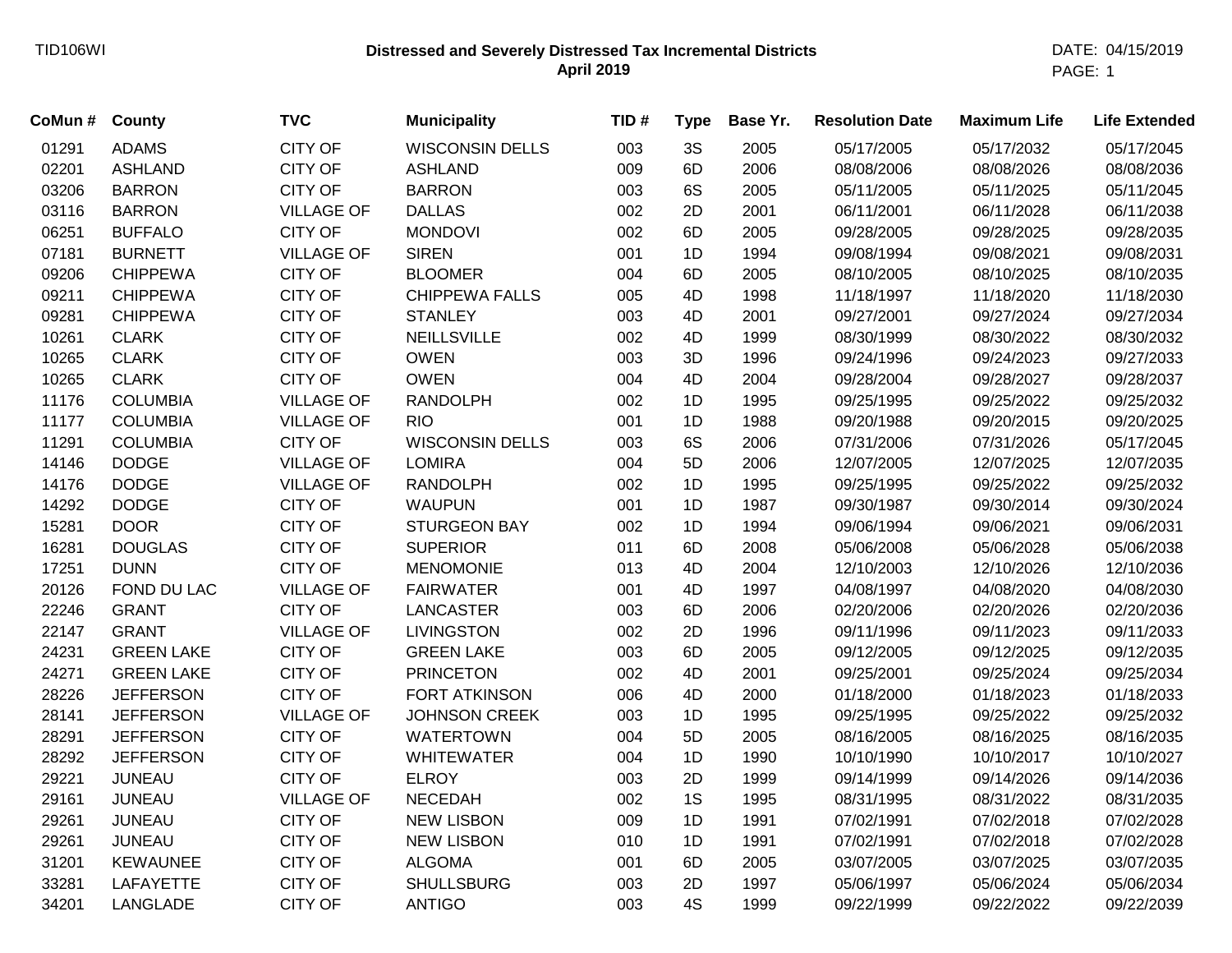## **Distressed and Severely Distressed Tax Incremental Districts** TID106WI DATE: 04/15/2019 **April 2019**

PAGE: 2

| CoMun# | County           | <b>TVC</b>        | <b>Municipality</b>    | TID# | <b>Type</b> | Base Yr. | <b>Resolution Date</b> | <b>Maximum Life</b> | <b>Life Extended</b> |
|--------|------------------|-------------------|------------------------|------|-------------|----------|------------------------|---------------------|----------------------|
| 35286  | <b>LINCOLN</b>   | <b>CITY OF</b>    | <b>TOMAHAWK</b>        | 002  | 4S          | 1997     | 06/17/1997             | 06/17/2020          | 06/17/2037           |
| 36251  | <b>MANITOWOC</b> | <b>CITY OF</b>    | <b>MANITOWOC</b>       | 012  | 4D          | 1999     | 08/16/1999             | 08/16/2022          | 08/16/2032           |
| 37102  | <b>MARATHON</b>  | <b>VILLAGE OF</b> | <b>ATHENS</b>          | 001  | 1D          | 1995     | 09/25/1995             | 09/25/2022          | 09/25/2032           |
| 37121  | <b>MARATHON</b>  | <b>VILLAGE OF</b> | <b>EDGAR</b>           | 003  | 6D          | 2005     | 10/11/2004             | 10/11/2024          | 10/11/2034           |
| 37145  | <b>MARATHON</b>  | <b>VILLAGE OF</b> | <b>KRONENWETTER</b>    | 001  | 5S          | 2005     | 11/03/2004             | 11/03/2024          | 11/03/2044           |
| 37145  | <b>MARATHON</b>  | <b>VILLAGE OF</b> | <b>KRONENWETTER</b>    | 004  | 5D          | 2005     | 11/03/2004             | 11/03/2024          | 11/03/2034           |
| 37146  | <b>MARATHON</b>  | <b>VILLAGE OF</b> | <b>MAINE</b>           | 001  | 4D          | 1997     | 09/29/1997             | 09/29/2020          | 09/29/2030           |
| 37281  | <b>MARATHON</b>  | <b>CITY OF</b>    | <b>SCHOFIELD</b>       | 003  | 3D          | 1997     | 09/22/1997             | 09/22/2024          | 09/22/2034           |
| 38261  | <b>MARINETTE</b> | <b>CITY OF</b>    | <b>NIAGARA</b>         | 002  | 4D          | 1998     | 03/05/1998             | 03/05/2021          | 03/05/2031           |
| 39121  | <b>MARQUETTE</b> | <b>VILLAGE OF</b> | <b>ENDEAVOR</b>        | 001  | 1D          | 1993     | 07/06/1993             | 07/06/2020          | 07/06/2030           |
| 41185  | <b>MONROE</b>    | <b>VILLAGE OF</b> | <b>WARRENS</b>         | 001  | 2S          | 1998     | 05/21/1998             | 05/21/2025          | 05/21/2038           |
| 44201  | <b>OUTAGAMIE</b> | <b>CITY OF</b>    | <b>APPLETON</b>        | 003  | 1D          | 1993     | 11/04/1992             | 11/04/2019          | 11/04/2029           |
| 47121  | <b>PIERCE</b>    | <b>VILLAGE OF</b> | <b>ELLSWORTH</b>       | 007  | 6D          | 2006     | 03/06/2006             | 03/06/2026          | 03/06/2036           |
| 48106  | <b>POLK</b>      | <b>VILLAGE OF</b> | <b>BALSAM LAKE</b>     | 003  | 4D          | 2004     | 08/02/2004             | 08/02/2027          | 08/02/2037           |
| 48106  | <b>POLK</b>      | <b>VILLAGE OF</b> | <b>BALSAM LAKE</b>     | 005  | 3S          | 2006     | 03/06/2006             | 03/06/2033          | 03/06/2046           |
| 48111  | <b>POLK</b>      | <b>VILLAGE OF</b> | <b>CENTURIA</b>        | 001  | 3S          | 1999     | 09/07/1999             | 09/07/2026          | 09/07/2039           |
| 48112  | <b>POLK</b>      | <b>VILLAGE OF</b> | <b>CLAYTON</b>         | 002  | 4D          | 1999     | 08/24/1999             | 08/24/2022          | 08/24/2032           |
| 48165  | <b>POLK</b>      | <b>VILLAGE OF</b> | <b>OSCEOLA</b>         | 002  | 1D          | 1992     | 08/06/1992             | 08/06/2019          | 08/06/2029           |
| 49173  | <b>PORTAGE</b>   | <b>VILLAGE OF</b> | <b>PLOVER</b>          | 005  | 6S          | 2005     | 09/21/2005             | 09/21/2025          | 09/21/2045           |
| 49191  | <b>PORTAGE</b>   | <b>VILLAGE OF</b> | <b>WHITING</b>         | 001  | 1D          | 1994     | 09/30/1994             | 09/30/2021          | 09/30/2031           |
| 51276  | <b>RACINE</b>    | <b>CITY OF</b>    | <b>RACINE</b>          | 010  | 4D          | 2003     | 04/14/2003             | 04/14/2026          | 04/14/2036           |
| 53221  | <b>ROCK</b>      | <b>CITY OF</b>    | <b>EDGERTON</b>        | 007  | 4D          | 2000     | 09/29/2000             | 09/29/2023          | 09/29/2033           |
| 53126  | <b>ROCK</b>      | <b>VILLAGE OF</b> | <b>FOOTVILLE</b>       | 001  | 4D          | 2000     | 09/28/2000             | 09/28/2023          | 09/28/2033           |
| 54246  | <b>RUSK</b>      | <b>CITY OF</b>    | <b>LADYSMITH</b>       | 005  | 4S          | 1997     | 03/25/1997             | 03/25/2020          | 03/25/2037           |
| 56171  | <b>SAUK</b>      | <b>VILLAGE OF</b> | <b>PLAIN</b>           | 002  | 6D          | 2006     | 07/12/2006             | 07/12/2026          | 07/12/2039           |
| 56276  | <b>SAUK</b>      | <b>CITY OF</b>    | <b>REEDSBURG</b>       | 003  | 4D          | 1998     | 03/09/1998             | 03/09/2021          | 03/09/2031           |
| 56276  | <b>SAUK</b>      | <b>CITY OF</b>    | <b>REEDSBURG</b>       | 006  | 2D          | 2000     | 07/10/2000             | 07/10/2027          | 07/10/2037           |
| 56181  | <b>SAUK</b>      | <b>VILLAGE OF</b> | <b>SAUK CITY</b>       | 007  | 4D          | 2005     | 03/29/2005             | 03/29/2025          | 03/29/2035           |
| 56291  | <b>SAUK</b>      | <b>CITY OF</b>    | <b>WISCONSIN DELLS</b> | 003  | 6S          | 2006     | 07/31/2006             | 07/31/2026          | 05/17/2045           |
| 58186  | <b>SHAWANO</b>   | <b>VILLAGE OF</b> | <b>TIGERTON</b>        | 001  | 4D          | 1996     | 09/16/1996             | 09/16/2019          | 09/16/2029           |
| 58191  | <b>SHAWANO</b>   | <b>VILLAGE OF</b> | <b>WITTENBERG</b>      | 001  | 4D          | 2000     | 09/25/2000             | 09/25/2023          | 09/25/2033           |
| 59165  | <b>SHEBOYGAN</b> | <b>VILLAGE OF</b> | <b>OOSTBURG</b>        | 002  | 2D          | 2001     | 08/13/2001             | 08/13/2028          | 08/13/2038           |
| 55106  | <b>ST CROIX</b>  | <b>VILLAGE OF</b> | <b>BALDWIN</b>         | 007  | 6S          | 2007     | 09/12/2007             | 09/12/2027          | 09/12/2047           |
| 55261  | <b>ST CROIX</b>  | <b>CITY OF</b>    | <b>NEW RICHMOND</b>    | 008  | 6S          | 2005     | 06/13/2005             | 06/13/2025          | 06/13/2045           |
| 55181  | <b>ST CROIX</b>  | <b>VILLAGE OF</b> | <b>SOMERSET</b>        | 004  | 6D          | 2008     | 11/27/2007             | 11/27/2027          | 11/27/2037           |
| 60251  | <b>TAYLOR</b>    | <b>CITY OF</b>    | <b>MEDFORD</b>         | 006  | 4D          | 1996     | 09/17/1996             | 09/17/2019          | 09/17/2029           |
| 60251  | <b>TAYLOR</b>    | <b>CITY OF</b>    | <b>MEDFORD</b>         | 008  | 4D          | 1997     | 09/16/1997             | 09/16/2020          | 09/16/2030           |